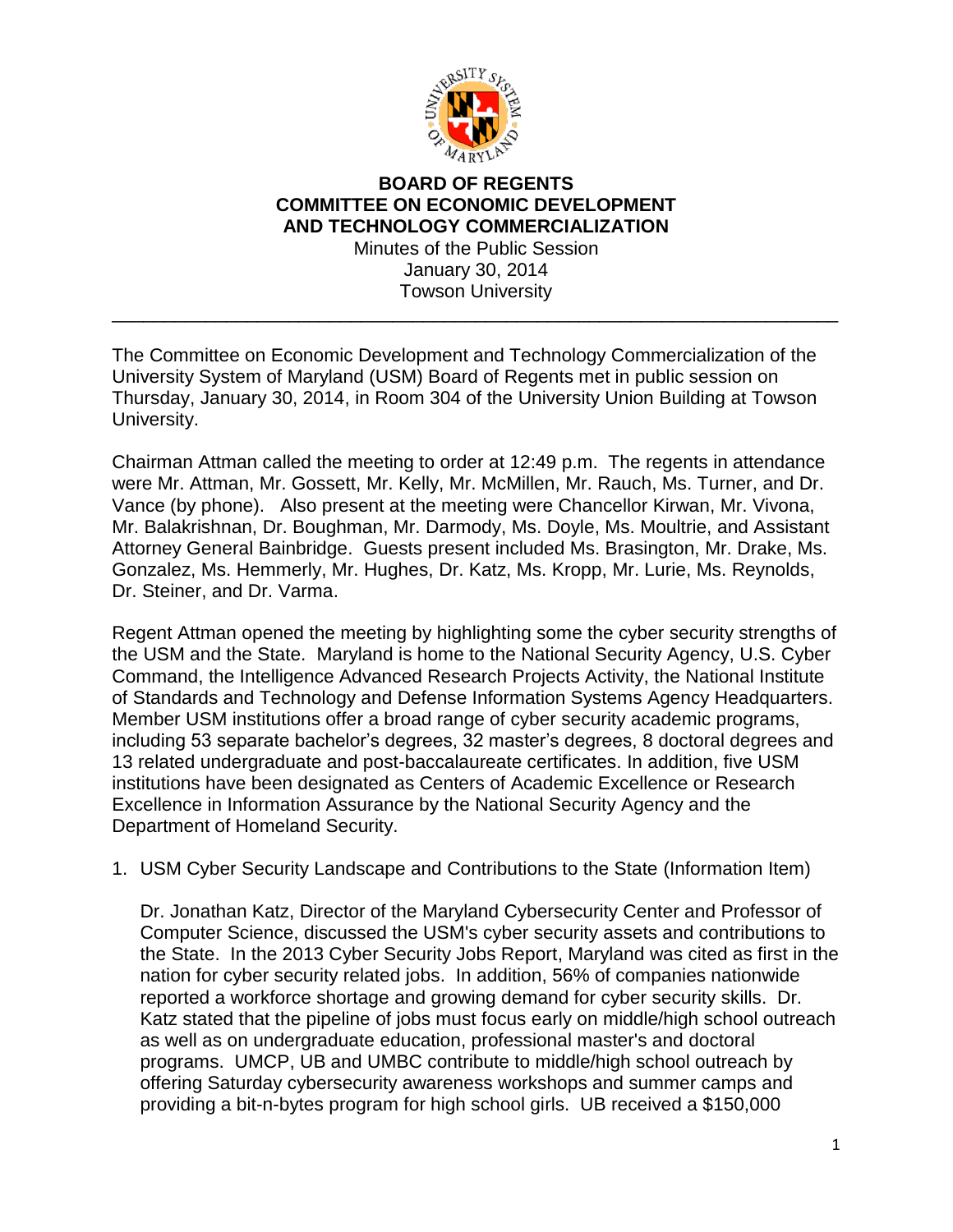education grant from DHS for a high school Integrated Cybersecurity Education Communities program. Five of the USM institutions are designated as NSA Centers of Academic or Research Excellence, including Bowie State University, Towson University, UMBC, UMCP, and UMUC. Notably, UMCP offers a Master's in Engineering in Cyber Security; UMBC's Master's in Professional Studies program in Cyber Security is now expanding to the Universities at Shady Grove; Bowie State University offers a Master's in MIS with a Cyber Security concentration; UMUC's Graduate School provides a wide-range of programs, including M.S. programs in cybersecurity, cybersecurity policy, and digital forensics; and Towson University's M.S. in Computer Science - Computer Security provides a solid scientific and technical foundation for pursuing either doctoral work or advanced positions in business, industry and government.

The Maryland Cyber Security Center (MC2) at UMCP has numerous corporate partners, including Google and Northrop Grumman and provides workshops and events with industry speakers. UMBC has established a cybersecurity incubator (bwtech@UMBC) that provides business and technical support to early-stage companies in the cybersecurity field. To date, 50 companies that were tenants in the incubator have grossed \$200 million in annual sales. The USM institutions have also received significant research grant awards, amounting to approximately \$75 million. UMCP, in particular, has received about 60 research grant awards since 2010 and is a leader in this area.

2. Featured Cyber Security Start-Up – Light Point Security (Information Item)

Ms. Zuly Gonzalez, co-founder and COO of Light Point Security, presented highlights of the company, technology and investments received. Light Point Security offers products to protect corporations and organizations against malicious software and viruses though an innovative technology solution that isolates web content. Light Point Security is a tenant at UMBC's bwtech@UMBC and has received significant assistance from the cyber security incubator, including participation in Northrop Grumman's Cync program. The program builds on bwtech@UMBC's successful business incubation framework by offering assistance to companies with the most promising cybersecurity ideas.

Light Point Security has received numerous recognitions, including the Top 10 Most Innovative Company by RSA Conference, the Top 5 Startups of the Year from the Wall Street Journal, Most Innovative Startup Company by NVTC, Cybersecurity Company of the Year by HTC. In addition, Light Point Security was a VOLT Fund recipient in the amount of \$250,000.

3. Maryland E-Nnovation Initiative – Endowed Scholars Fund (Information Item)

Mr. Brian Darmody, Associate Vice President for Corporate and Foundation Relations at UMCP, discussed the Maryland E-Nnovation Initiative, Senate Bill 601 sponsored by Senator Miller. The Maryland E-Nnovation Initiative will allow for the